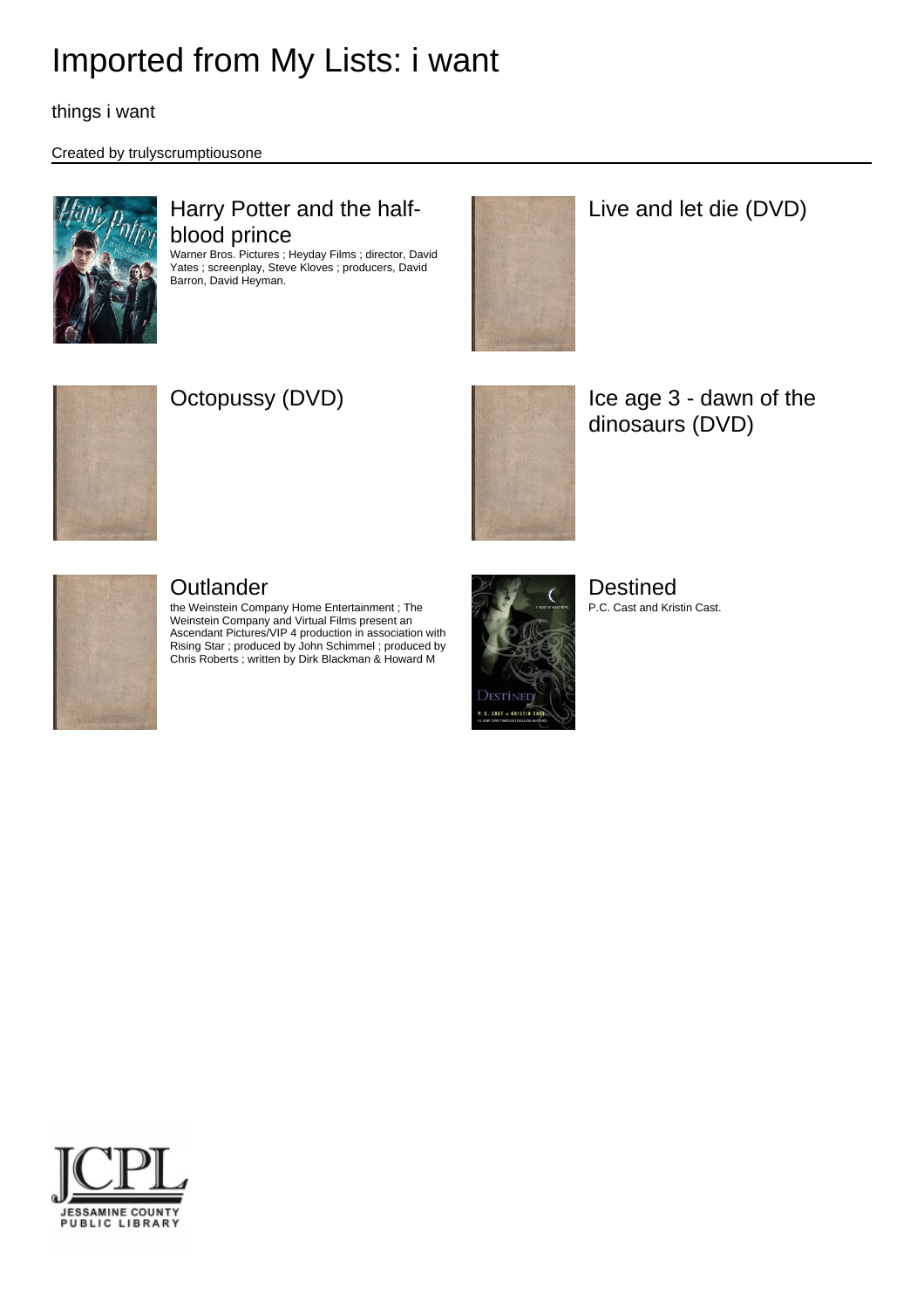things i want

Created by trulyscrumptiousone





Dimension Films presents a Troublemaker Studios production ; produced by Elizabeth Avellan, Robert Rodriguez, Erica Steinberg, Quentin Tarantino ; written by Quentin Tarantino ; directed by Quentin Tarantino.



The book of eli (DVD) Every day a Friday



Joel Osteen.





Jonah hex (DVD) **For your eyes only** 

United Artists ; producer, Albert R. Broccoli ; director, John Glen ; screenplay, Richard Maibaum, Michael G. Wilson.

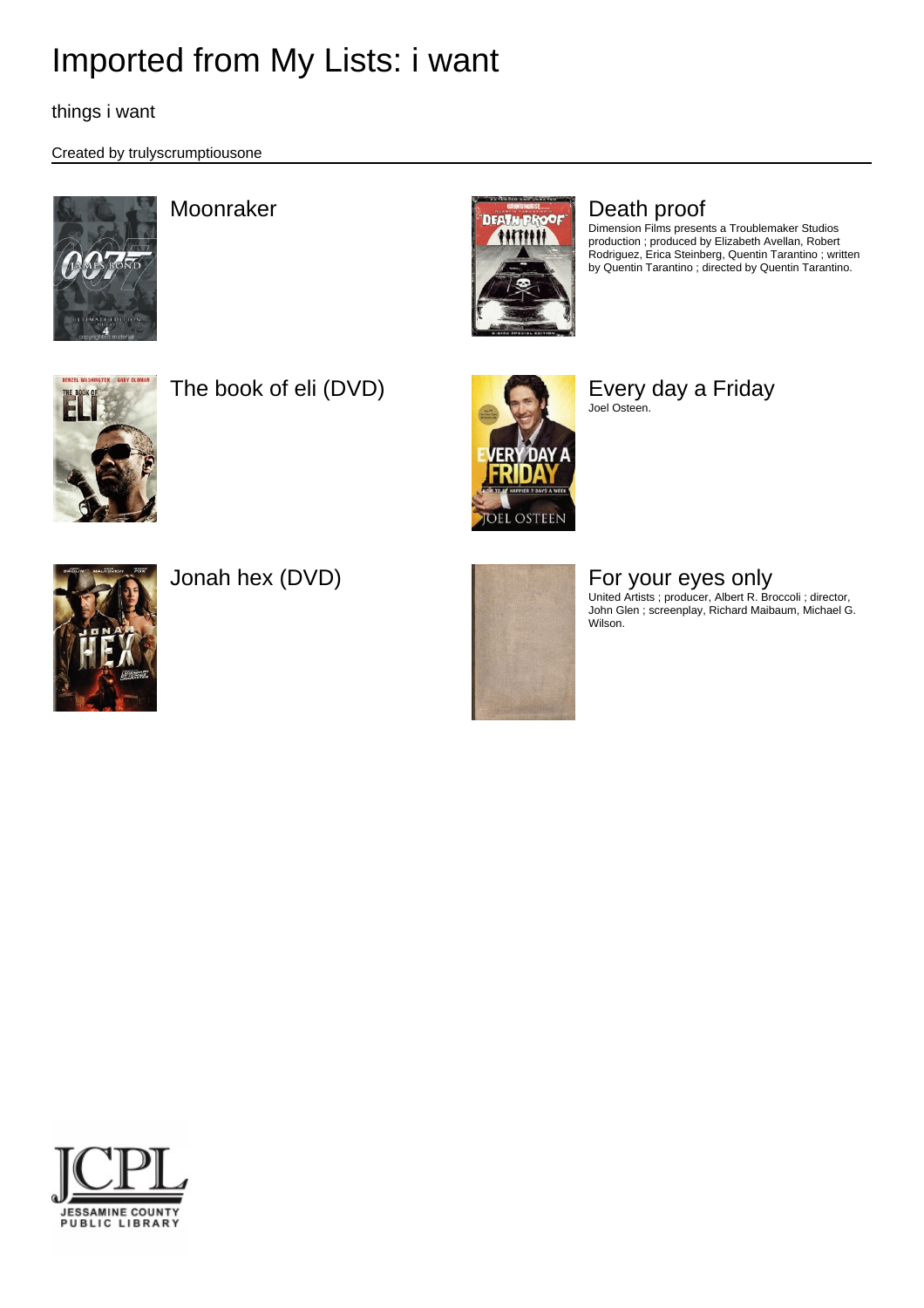things i want

#### Created by trulyscrumptiousone



Akata witch Nnedi Okorafor.



Daily readings from your best life now Joel Osteen.



## Harry Potter and the Deathly Hallows.

a Warner Bros. Pictures presentation ; a Heyday Films production ; directed by David Yates ; screenplay by Steve Kloves ; produced by David Heyman, David Barron, J.K. Rowling ; executive producer, Lionel Wigram.



Fabulous foreplay Pam Spurr.



## The art of seduction

Robert Greene.



### Out of this world lover

Shannon Stacey, Summer Devon, Charlene Teglia.